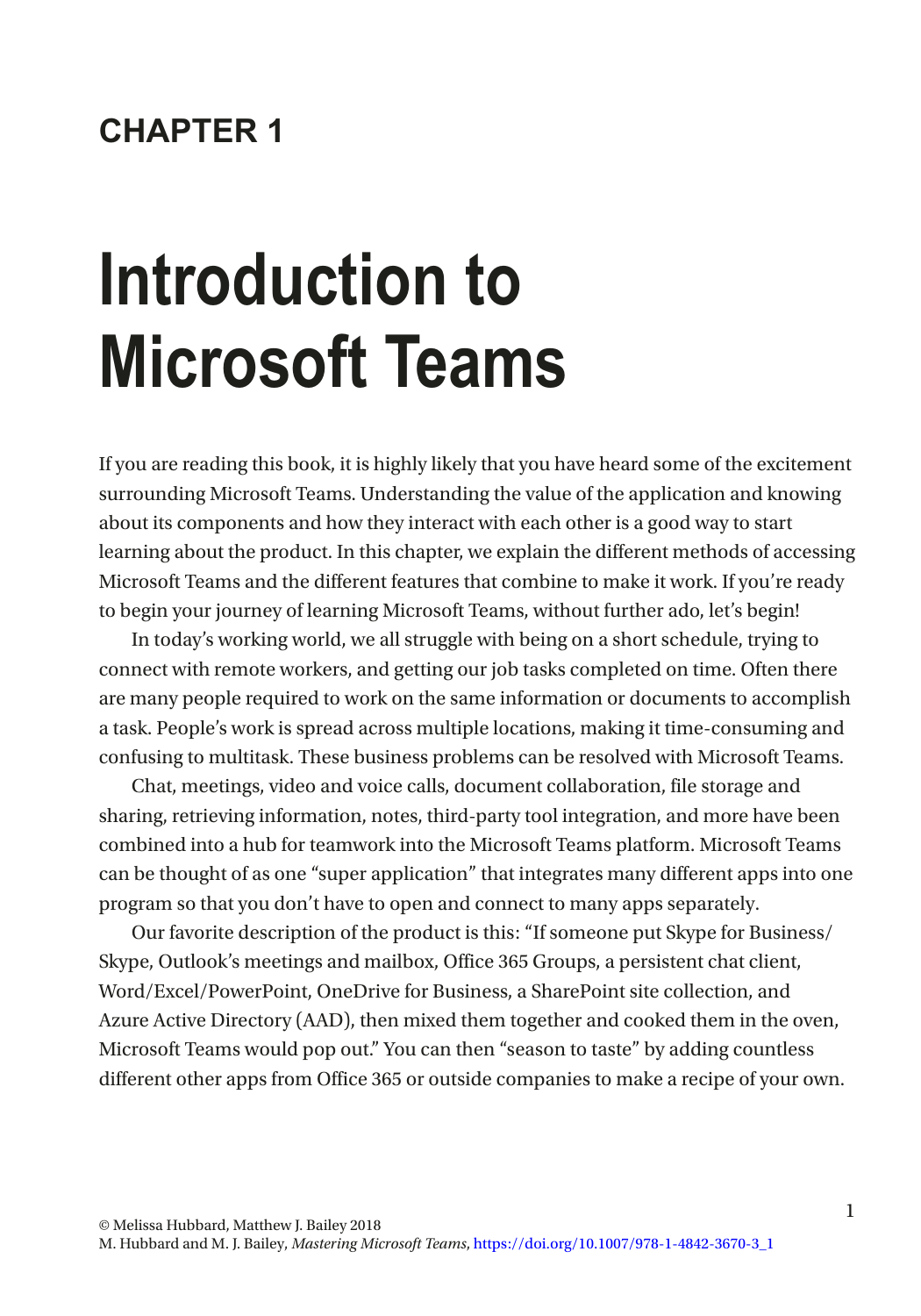#### Chapter 1 Introduction to Microsoft Teams

Examples of other Microsoft apps you can add to a team are Microsoft Planner for project management, Visual Studio Team Services for developer teams, a specific SharePoint site for storage or collaboration, Power BI for data visualization, PowerApps for semicomplex form creation, Stream for video, or Forms for simple data collection. Some examples of non-Microsoft apps that you could add include GitHub for developer's code, Jira for project management, Adobe Sign for electronic signature collection, and Hootsuite for social media monitoring.

Although Chapter [5](https://doi.org/10.1007/978-1-4842-3670-3_5) goes into more about real-world use cases for Microsoft Teams, Figures [1-1](#page-1-0) and [1-2](#page-2-0) show how to set up and use a team. First, let's start with what a new, blank team looks like.

<span id="page-1-0"></span>

*Figure 1-1. A brand-new empty team*

As you can see in Figure [1-1](#page-1-0), there is not too much happening in a new team. Think of it as an empty "virtual office" waiting to be filled with other co-workers or associates, discussions, files, projects, and video calls. Microsoft Teams is a part of Microsoft's *modern workplace,* a vision that allows distributed people to work together in a digital, flexible workspace.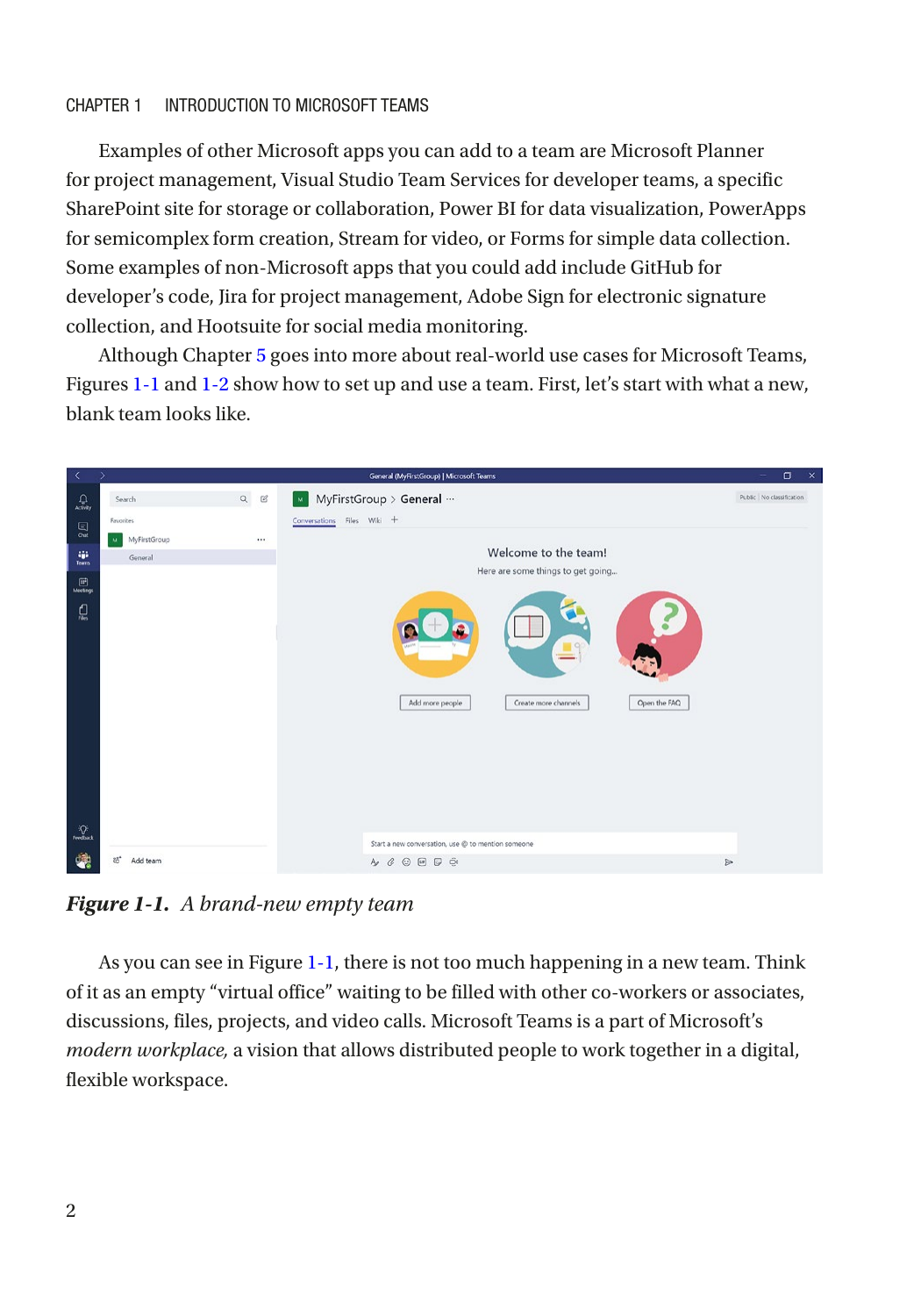As an example of what a team can look like in production, Figure [1-2](#page-2-0) is a quick screen shot of a team used for a new product launch. The team has added channels, tabs, applications such as Adobe Sign and Power BI, files, meetings, chats, and many of the other things that a team uses while working on a project. But don't be overwhelmed! There is a lot to learn as you make your journey through this book. Showing you what is possible helps you get excited in learning it! Figure [1-2](#page-2-0) shows what an active team with lots of activity looks like.

<span id="page-2-0"></span>

*Figure 1-2. An example team for a new product launch with lots of activity and interaction*

Microsoft Teams is very fluid and can be used for many different purposes. A team working on a new product launch, a group of people working to develop and launch a small software product, or even authors collaborating to write a book are just a few of examples of why people might use Microsoft Teams.

Having a goal of how you like to work, what you want to work on, and who you want to work with should be a part of every team's setup process. We review these topics in more depth in upcoming chapters.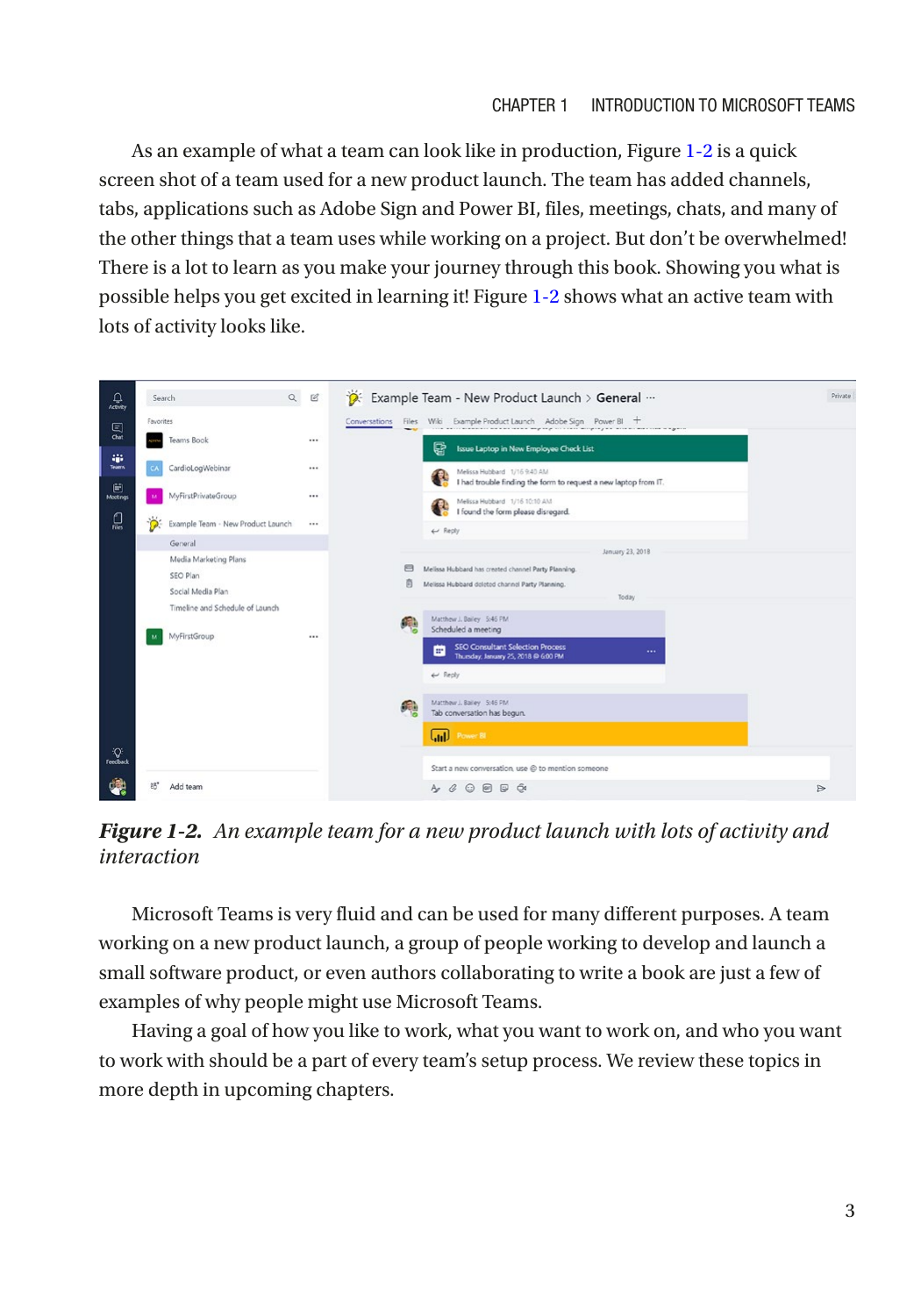# How to Use and Access Teams

As you see in Figure [1-3](#page-3-0), Teams is accessible via three different methods. Each format that you access a team in places slightly different parameters around what you can do with it. As an example, you currently have the option to access a team through the following ways:

- Your Internet browser by accessing your Office 365 tenant
- The Teams client application installed on a Windows-based computer
- The app installed on either an iOS-based (Apple) or an Androidbased smartphone

<span id="page-3-0"></span>

*Figure 1-3. Teams is available as an installed client for Windows or Mac computers, as an app for iPhones, Android phones, or Windows phones, and via some web browsers.*

What you will probably notice first is that based on which type of client you are accessing, you have different features available to you. In the case of the Internet site or Windows client vs. the smartphone app, this is pretty much an industry standard. Most phone apps are not quite able to provide as much functionality as the other ways an application might be created. For the most part, enough features exist on all platforms to use the product successfully. Just be aware that the product has variances, and because it is new to the market, will continue to have many features being added, changed, or updated on its different clients.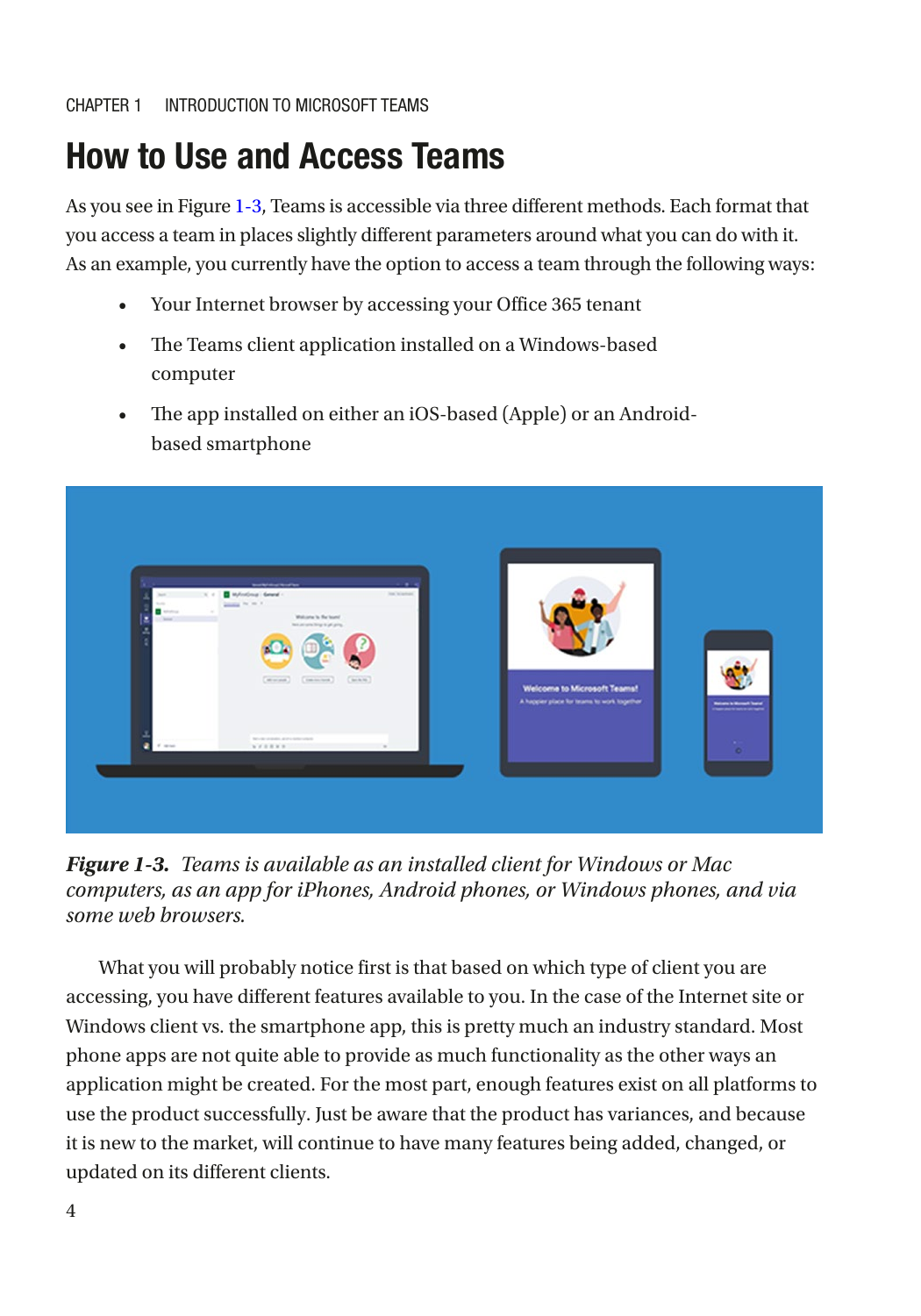# Background: The Journey from Skype

Teams was built by the Skype for Business product group at Microsoft. Skype for Business will eventually become Microsoft Teams, however, it is important to note that this is a longer-term vision and not something that will happen immediately. At the moment, there is still a Skype for Business 2019 version planned to rollout that will be supported for many years. At the moment, Microsoft Teams is *only* available in the cloud; it is not available to be installed on local servers. Although Teams works with an on-premises installation of Microsoft Exchange (one of the pieces of Teams), it is important to note that currently some of the features, such as eDiscovery for Teams, will not work in that scenario.

As a quick point of reference, to utilize all the functionality that Teams has available and the new features continually being added, you need to be fully in the cloud on the Office 365 suite and all the related applications (SharePoint, Exchange, Skype for Business, and OneDrive for Business).

It is also important to note that although Microsoft Teams is built in part from Skype for Business, not all the features from Skype for Business are available in Teams at the moment. According to the Microsoft roadmap, however, they are in progress and should be delivered in the near future (or have already been delivered, depending upon when you are reading this book).

# What Is Included When Creating a Team

Microsoft Teams is a combination of different applications rolled into one. However, there are some key ingredients that allow Teams to function. Each time you create a new team, the following items are created in the background on Microsoft's servers outside of Teams:

- Office 365 Groups (Modern Groups)—unless you choose an existing group when you add a team
- SharePoint site collection (with a document library)
- Exchange Online group mailbox

When you are using Microsoft Teams, it might not be immediately apparent that you are using these other pieces of software because they are "masked" behind the Microsoft Teams interface. One example of this is the Files tab in your team. In Figure [1-4](#page-5-0), you can see that your documents all appear to be in Teams. However, they are really stored in SharePoint behind the scenes. We have elaborated this in Figure [1-4,](#page-5-0) which is similar to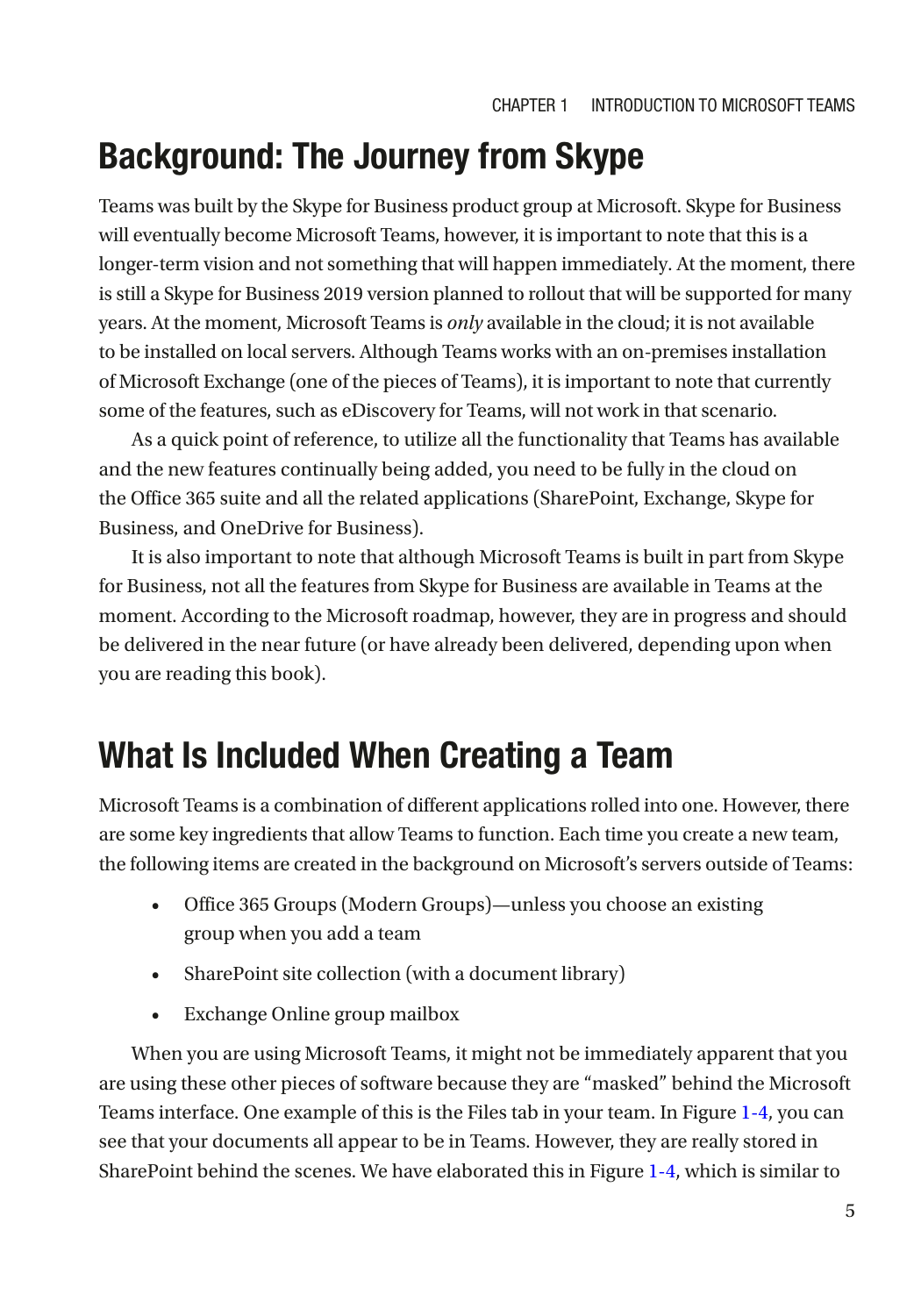#### Chapter 1 Introduction to Microsoft Teams

the meetings that are stored in Outlook. As a regular user, this isn't extremely important to know; however, if you are the administrator of a Microsoft Teams environment, these are key notes you want to be aware of because some of the maintenance and repairs that you perform might be done directly in that software, and not via Microsoft Teams.

<span id="page-5-0"></span>

|                                                | General (Teams Book)   Microsoft Teams                                                                                                                                         |                                                                  |                                                                                                                   |         |
|------------------------------------------------|--------------------------------------------------------------------------------------------------------------------------------------------------------------------------------|------------------------------------------------------------------|-------------------------------------------------------------------------------------------------------------------|---------|
|                                                | Teams Book > General …                                                                                                                                                         |                                                                  |                                                                                                                   | Private |
| Conversations<br><b>Di</b> General<br>€<br>New | OneNoteBook-CameWithSite<br>Chapter Planner<br>Files Wiki<br>$\sigma^{\!{\scriptscriptstyle O}}$ Get link<br>D Open in SharePoint - Add cloud storage<br>P <sub>1</sub> Upload | documents, this is really just a<br>SharePoint if you choose to. | Although the Files tab displays your<br>SharePoint document library behind<br>the scenes. You can also open it in |         |
| Type<br>$\checkmark$                           | Name                                                                                                                                                                           | Modified v                                                       | ٠<br>Modified by                                                                                                  | Size    |
|                                                | MatthewScratchNotes                                                                                                                                                            | 52m ago                                                          | Matthew J. Bailey                                                                                                 |         |
|                                                | <b>Email Messages</b>                                                                                                                                                          | 1/12/18                                                          | SharePoint App                                                                                                    |         |
| w                                              | Chapter1-Draft.docx                                                                                                                                                            | Just now                                                         | Matthew J. Bailey                                                                                                 | 6.78 M  |
| w                                              | Chapter 2.docx                                                                                                                                                                 | 15h ago                                                          | Melissa Hubbard                                                                                                   | 4.73 M  |
| w                                              | Chapter 3.docx                                                                                                                                                                 | 15h ago                                                          | Melissa Hubbard                                                                                                   | 4.08 M  |
| 仭                                              | 3 - SP2013 Author Guide ArtFiles.pdf                                                                                                                                           | 1/17/18                                                          | Matthew J. Bailey                                                                                                 | 165.74  |

*Figure 1-4. An example of how the Microsoft Teams interface surfaces data from other applications so that it "appears" as though it is all in one place*

# SharePoint and Teams

When creating a team, one of the components it creates is a Modern SharePoint Online site with a document library. SharePoint Online is must be active in your tenant to work with Microsoft Teams, because SharePoint On-Premises is not supported. The Shared Documents library is created inside this team for you; however, there are ways to use an existing document library from another SharePoint site if you currently have all of your documents somewhere else.

Note Although each channel in Microsoft Teams has a corresponding folder in SharePoint Online for the files that you work with, the folder is not created until there is actually a file uploaded.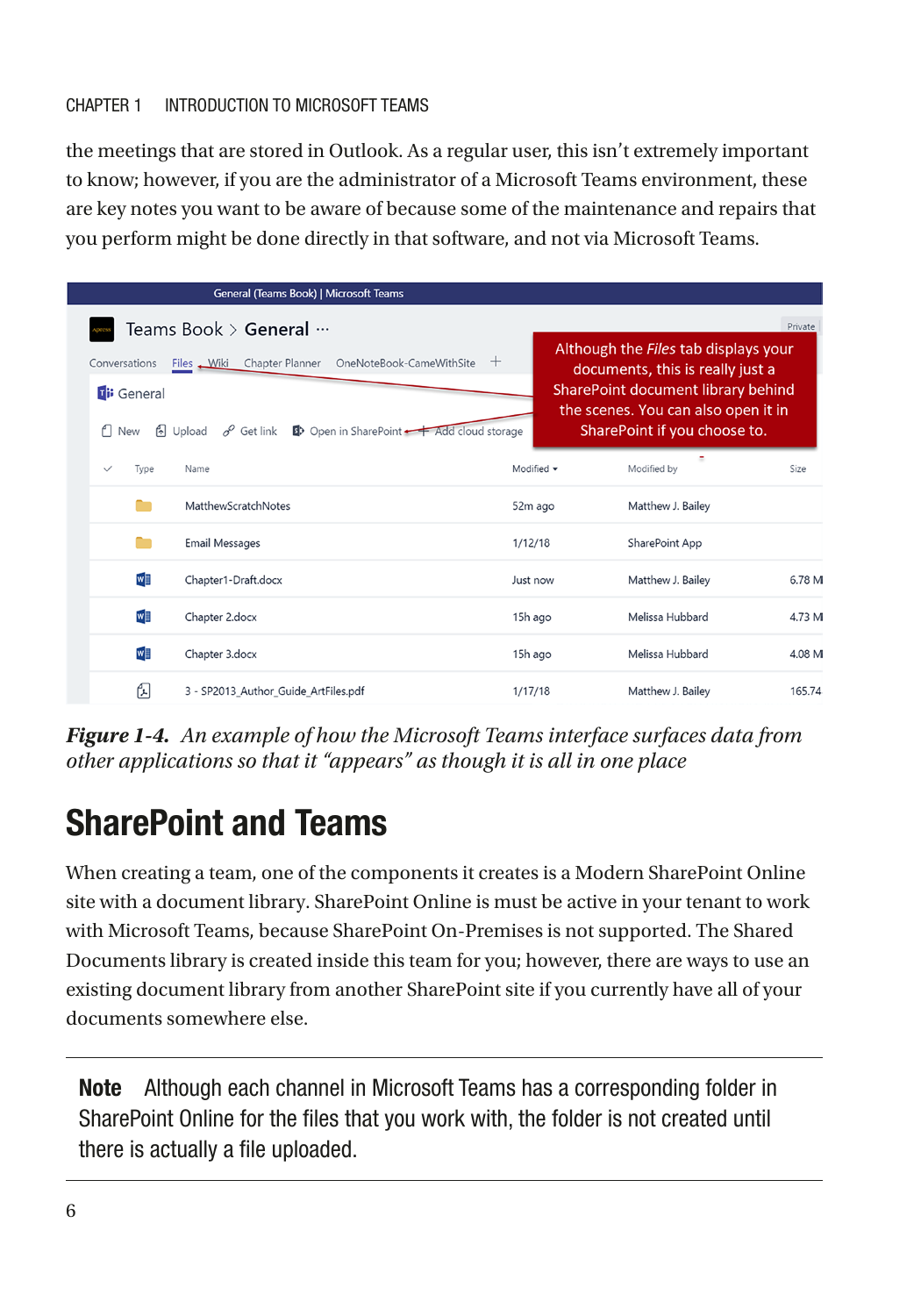Some of the files that users upload are stored "behind the scenes" in this SharePoint document library. Figure [1-5](#page-6-0) shows a SharePoint document library holding these documents. We go into where each file is stored later in this book.

<span id="page-6-0"></span>

| <b>SharePoint</b>                                                                                                                      |                 |                    |        |  |  |
|----------------------------------------------------------------------------------------------------------------------------------------|-----------------|--------------------|--------|--|--|
| Example Team - New Product Launch<br>Private group                                                                                     |                 |                    |        |  |  |
| + New $\vee$ $\overline{\uparrow}$ Upload $\vee$ $\overline{\smash{\bigoplus}}$ Sync $\mathsf{o}$ <sup>o</sup> Flow $\vee$<br>$\cdots$ |                 |                    |        |  |  |
| Documents                                                                                                                              |                 |                    |        |  |  |
| Name $\vee$                                                                                                                            | Modified $\vee$ | Modified By $\vee$ | $^{+}$ |  |  |
| General                                                                                                                                | January 14      | Melissa Hubbard    |        |  |  |
| Media Marketing Plans                                                                                                                  | 11 minutes ago  | Matthew J. Bailey  |        |  |  |
| SEO Plan                                                                                                                               | January 14      | Melissa Hubbard    |        |  |  |
| Timeline and Schedule of Launch                                                                                                        | 10 minutes ago  | Matthew J. Bailey  |        |  |  |
|                                                                                                                                        |                 |                    |        |  |  |
|                                                                                                                                        |                 |                    |        |  |  |

*Figure 1-5. A document library created in SharePoint Online from a team*

## Using the SharePoint Site Collection Outside of Teams

Whether or not we should encourage people to use the SharePoint site collection for other reasons (workflows, lists, etc.) is a good question that depends on your own reasoning. At the moment, the only portion of the SharePoint site collection that automatically appears in Microsoft Teams is the Shared Documents folder. You can use other parts of SharePoint, but you have to add them as a link from a tab or by adding cloud storage.

One potential upside of using the SharePoint site collection outside of the Teams interface is that SharePoint has much greater granular security, and this is one way to overcome the current limitation of no channel-based security in Teams. The downside of this, however, is that you are opening both Microsoft Teams and SharePoint to manage different artifacts.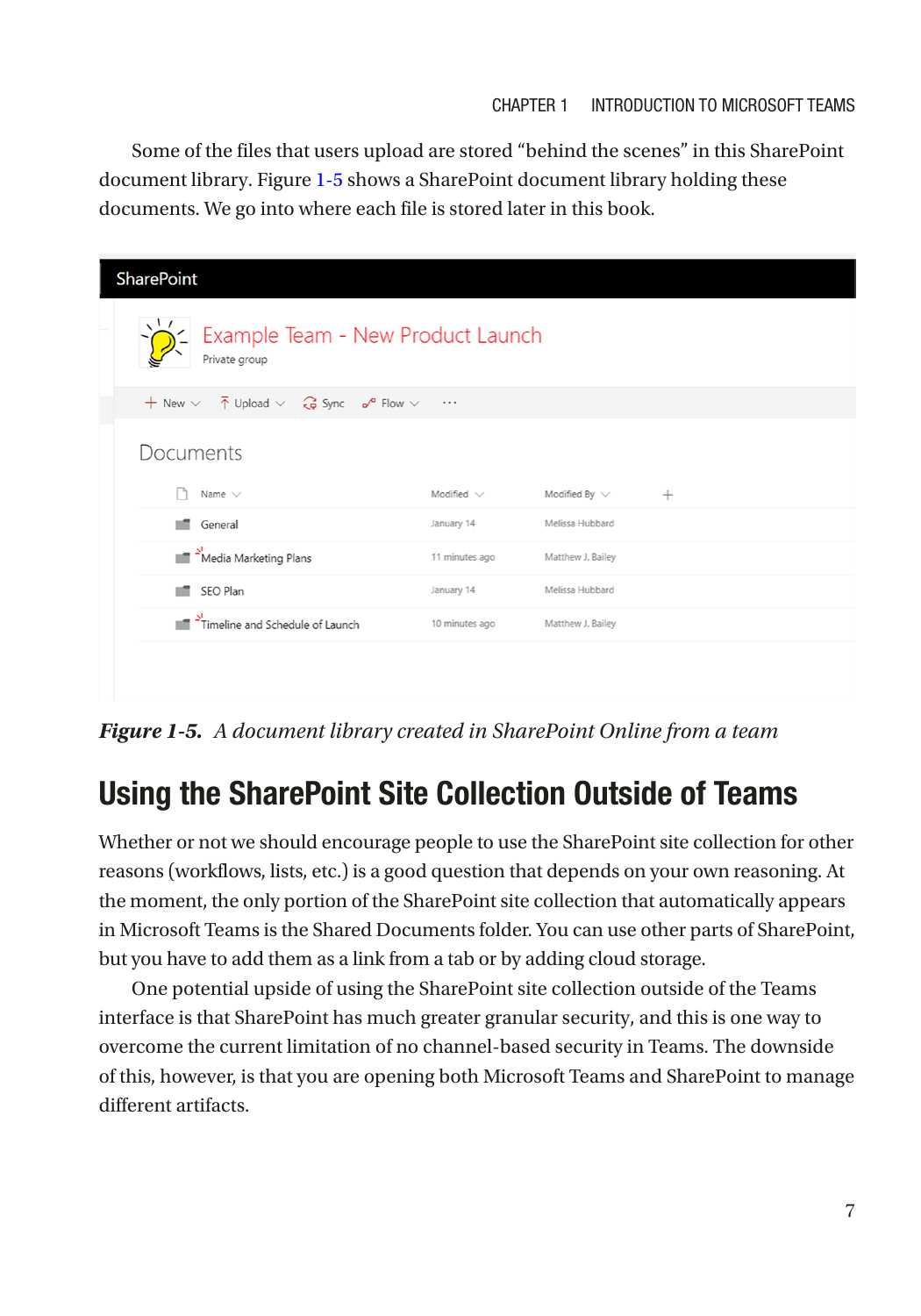Caution Although you can put other things into a SharePoint site collection to add to the channel tab for easy access, changing the channels' folder structure does **not** update the channels in Teams. It is important that you only create them from the Teams interface.

## Groups and Teams

Office 365 Groups (or Modern Groups) places users into meaningful groupings that allow you to set notifications or security across many applications. Technically, an Office 365 group is an object in Azure Active Directory. It can have one or many members and be used across most Office 365 applications. For example, you may have a marketing department with salespeople working with them. You might create a group called Marketing, add all of the employees from that area to this group, and then add the group to the application(s) you are using. This is much easier to manage than repeatedly adding each user individually to each application for security and notifications.

The reason that Office 365 Groups matter in conjunction with Microsoft Teams is because an Office 365 group is the parent of a team. Whenever you create a new team, it creates an Office 365 group (unless you select to create a team from an existing Office 365 group). You also choose whether the team is private or public (the group is of this same type). But in either case, behind the scenes, there is a group at a higher level that controls your team's security and other features. The relationship between Office 365 Groups and Teams becomes far more important later in the book as we dive into Teams administration. For now, just understand that an Office 365 group is one of the many pieces working to make your team function properly.

# Exchange/Outlook and Teams

Like other Office 365 applications that Microsoft Teams interacts with, Exchange only enables all of its benefits when it is fully online in the Office 365 suite. Although you can use Exchange On-Premises or Exchange dedicated (legacy) with Microsoft Teams, some functionality works and some does not. As a note, users hosted on Exchange Online or Exchange Dedicated vNext have access to all the features in Microsoft Teams.